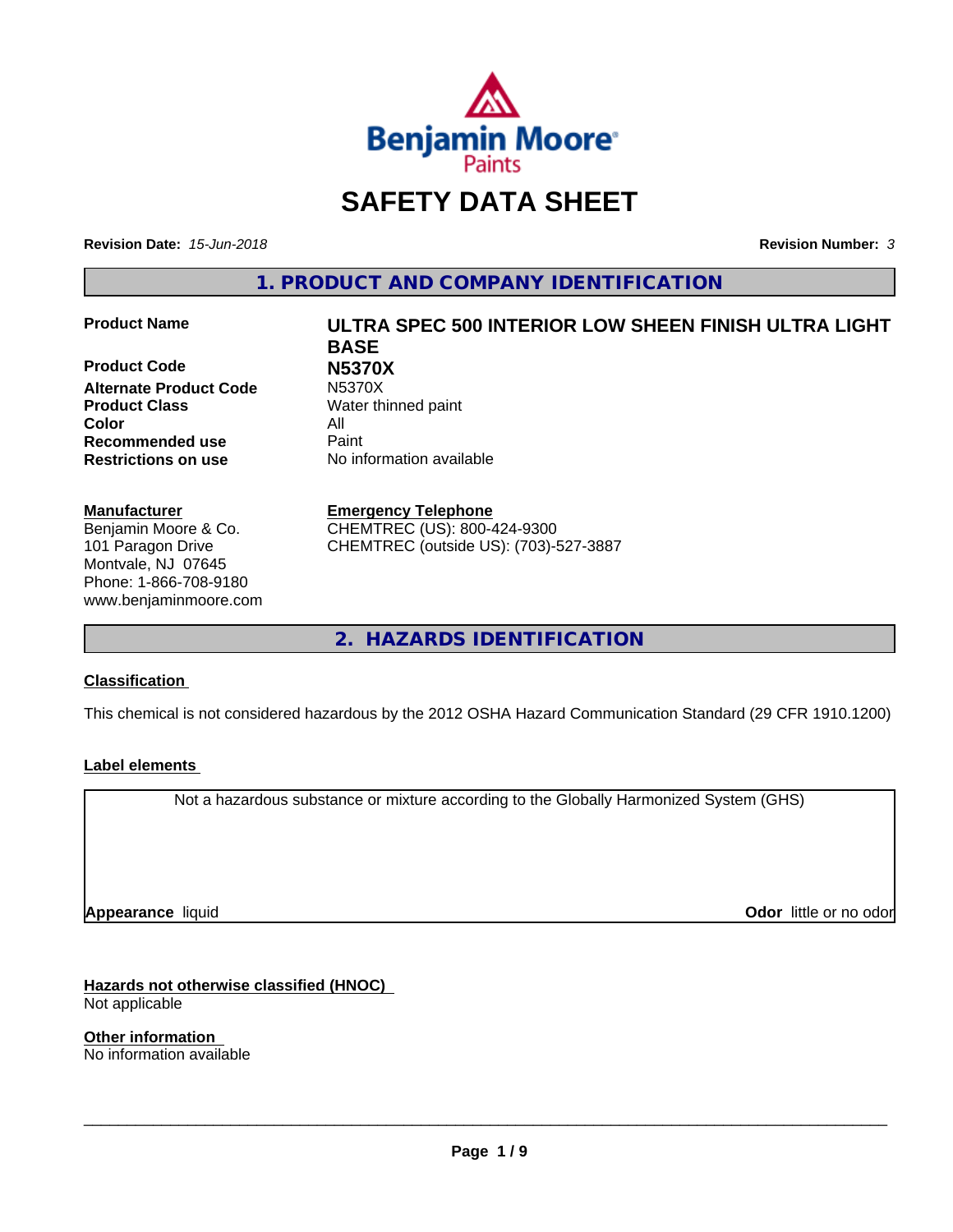## **3. COMPOSITION INFORMATION ON COMPONENTS**

| <b>Chemical name</b> | <b>CAS No.</b> | Weight-%     |
|----------------------|----------------|--------------|
| Titanium dioxide     | 13463-67-7     | $\sim$<br>∠∪ |
| Kaolin               | 1332-58-7      |              |
| Silica, amorphous    | 7631-86-9      |              |

|                                                  | 4. FIRST AID MEASURES                                                                                    |
|--------------------------------------------------|----------------------------------------------------------------------------------------------------------|
| <b>General Advice</b>                            | No hazards which require special first aid measures.                                                     |
| <b>Eye Contact</b>                               | Rinse thoroughly with plenty of water for at least 15 minutes and consult a<br>physician.                |
| <b>Skin Contact</b>                              | Wash off immediately with soap and plenty of water while removing all<br>contaminated clothes and shoes. |
| <b>Inhalation</b>                                | Move to fresh air. If symptoms persist, call a physician.                                                |
| Ingestion                                        | Clean mouth with water and afterwards drink plenty of water. Consult a physician<br>if necessary.        |
| <b>Most Important</b><br><b>Symptoms/Effects</b> | None known.                                                                                              |
| <b>Notes To Physician</b>                        | Treat symptomatically.                                                                                   |

**5. FIRE-FIGHTING MEASURES**

| <b>Suitable Extinguishing Media</b>                                              | Use extinguishing measures that are appropriate to local<br>circumstances and the surrounding environment.                                   |
|----------------------------------------------------------------------------------|----------------------------------------------------------------------------------------------------------------------------------------------|
| <b>Protective Equipment And Precautions For</b><br><b>Firefighters</b>           | As in any fire, wear self-contained breathing apparatus<br>pressure-demand, MSHA/NIOSH (approved or equivalent)<br>and full protective gear. |
| <b>Specific Hazards Arising From The Chemical</b>                                | Closed containers may rupture if exposed to fire or<br>extreme heat.                                                                         |
| <b>Sensitivity To Mechanical Impact</b>                                          | No.                                                                                                                                          |
| <b>Sensitivity To Static Discharge</b>                                           | No.                                                                                                                                          |
| <b>Flash Point Data</b><br>Flash Point (°F)<br>Flash Point (°C)<br><b>Method</b> | Not applicable<br>Not applicable<br>Not applicable                                                                                           |
| <b>Flammability Limits In Air</b>                                                |                                                                                                                                              |
| Lower flammability limit:                                                        | Not applicable                                                                                                                               |
|                                                                                  |                                                                                                                                              |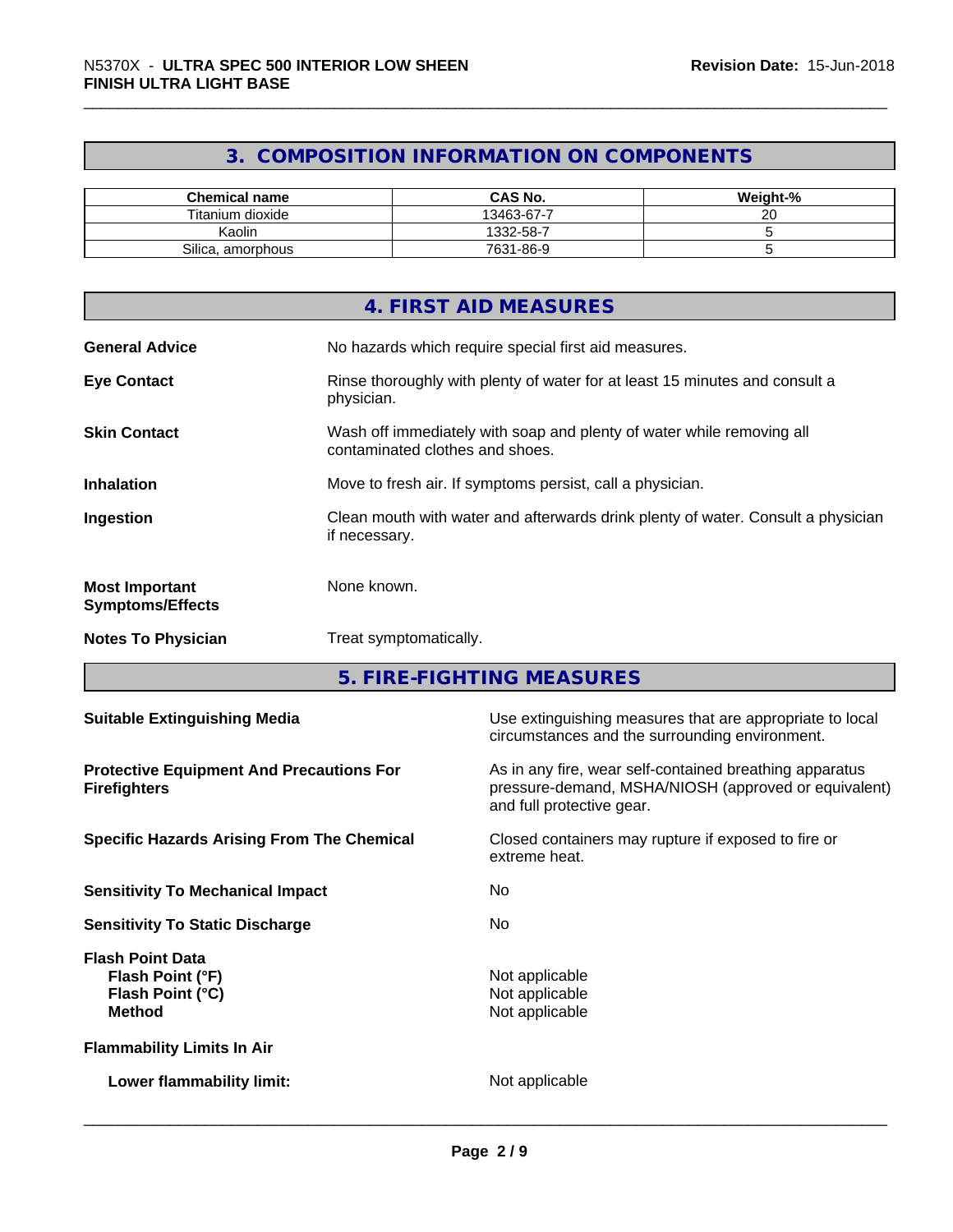## **Upper flammability limit:** Not applicable **NFPA Health:** 1 **Flammability:** 0 **Instability:** 0 **Special:** Not Applicable

- **NFPA Legend**
- 0 Not Hazardous 1 - Slightly
- 2 Moderate
- 3 High
- 4 Severe

*The ratings assigned are only suggested ratings, the contractor/employer has ultimate responsibilities for NFPA ratings where this system is used.*

*Additional information regarding the NFPA rating system is available from the National Fire Protection Agency (NFPA) at www.nfpa.org.*

### **6. ACCIDENTAL RELEASE MEASURES**

| <b>Personal Precautions</b>      | Avoid contact with skin, eyes and clothing. Ensure adequate ventilation.                                                                                                         |  |
|----------------------------------|----------------------------------------------------------------------------------------------------------------------------------------------------------------------------------|--|
| <b>Other Information</b>         | Prevent further leakage or spillage if safe to do so.                                                                                                                            |  |
| <b>Environmental precautions</b> | See Section 12 for additional Ecological Information.                                                                                                                            |  |
| <b>Methods for Cleaning Up</b>   | Soak up with inert absorbent material. Sweep up and shovel into suitable<br>containers for disposal.                                                                             |  |
|                                  | 7. HANDLING AND STORAGE                                                                                                                                                          |  |
| <b>Handling</b>                  | Avoid contact with skin, eyes and clothing. Avoid breathing vapors, spray mists or<br>sanding dust. In case of insufficient ventilation, wear suitable respiratory<br>equipment. |  |
| <b>Storage</b>                   | Keep container tightly closed. Keep out of the reach of children.                                                                                                                |  |

**Incompatible Materials** No information available

### **8. EXPOSURE CONTROLS/PERSONAL PROTECTION**

#### **Exposure Limits**

| <b>Chemical name</b> | <b>ACGIH TLV</b>         | <b>OSHA PEL</b>                                        |
|----------------------|--------------------------|--------------------------------------------------------|
| Titanium dioxide     | 10 mg/m $3$ - TWA        | 15 mg/m $3$ - TWA                                      |
| Kaolin               | $2 \text{ mg/m}^3$ - TWA | 15 mg/m <sup>3</sup> - TWA<br>$5 \text{ mg/m}^3$ - TWA |
| Silica, amorphous    | N/E                      | 20 mppcf - TWA                                         |
|                      |                          |                                                        |

#### **Legend**

ACGIH - American Conference of Governmental Industrial Hygienists Exposure Limits OSHA - Occupational Safety & Health Administration Exposure Limits N/E - Not Established

**Engineering Measures** Ensure adequate ventilation, especially in confined areas.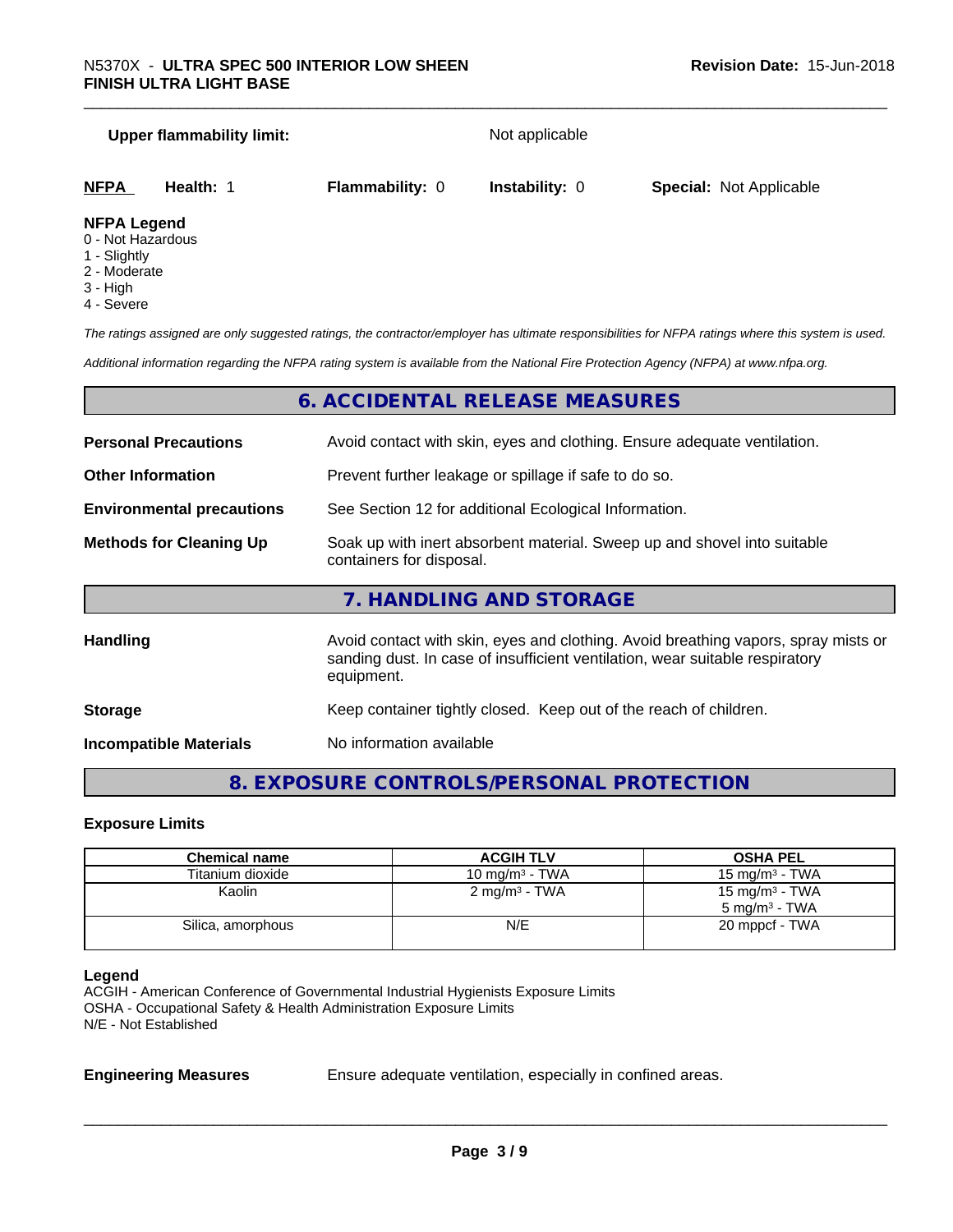| <b>Personal Protective Equipment</b> |                                                                                                                                     |
|--------------------------------------|-------------------------------------------------------------------------------------------------------------------------------------|
| <b>Eye/Face Protection</b>           | Safety glasses with side-shields.                                                                                                   |
| <b>Skin Protection</b>               | Protective gloves and impervious clothing.                                                                                          |
| <b>Respiratory Protection</b>        | In case of insufficient ventilation wear suitable respiratory equipment.                                                            |
| <b>Hygiene Measures</b>              | Avoid contact with skin, eyes and clothing. Remove and wash contaminated<br>clothing before re-use. Wash thoroughly after handling. |

#### **9. PHYSICAL AND CHEMICAL PROPERTIES**

**Appearance** liquid **Odor** little or no odor **Odor Threshold**<br> **Density (Ibs/gal)**<br> **Density (Ibs/gal)**<br> **No information available**<br>
10.7 - 10.8 **Density (Ibs/gal) Specific Gravity** 1.28 - 1.30 **pH pH**  $\blacksquare$ **Viscosity (cps)** No information available<br> **Solubility(ies)** No information available<br>
No information available **Solubility(ies)**<br> **No** information available<br> **Water solubility**<br> **Water solubility Evaporation Rate Evaporation Rate No information available Vapor pressure @20 °C (kPa)** No information available **Vapor density**<br> **Vapor density**<br> **With % Solids**<br>
With % Solids
2018 Wt. % Solids **Vol. % Solids** 30 - 40 **Wt. % Volatiles** 45 - 55 **Vol. % Volatiles** 60 - 70 **VOC Regulatory Limit (g/L)** 0 **Boiling Point (°F)** 212 **Boiling Point (°C)** 100 **Freezing Point (°F)** 32 **Freezing Point (°C)** 0 **Flash Point (°F)**<br> **Flash Point (°C)**<br> **Flash Point (°C)**<br> **C Flash Point (°C) Method** Not applicable not applicable not applicable not applicable not applicable not applicable not applicable not applicable not applicable not applicable not applicable not applicable not applicable not applicable not **Flammability (solid, gas)**<br> **Upper flammability limit:**<br>
Upper flammability limit:<br>  $\begin{array}{ccc}\n\bullet & \bullet & \bullet \\
\bullet & \bullet & \bullet\n\end{array}$ **Upper flammability limit: Lower flammability limit:** Not applicable **Autoignition Temperature (°F)** No information available **Autoignition Temperature (°C)** No information available **Decomposition Temperature (°F)** No information available<br> **Decomposition Temperature (°C)** No information available **Decomposition Temperature (°C)**<br>Partition coefficient

**No information available No information available** 

#### **10. STABILITY AND REACTIVITY**

| Reactivity          | Not Applicable                  |
|---------------------|---------------------------------|
| Chemical Stability  | Stable under normal conditions. |
| Conditions to avoid | Prevent from freezing.          |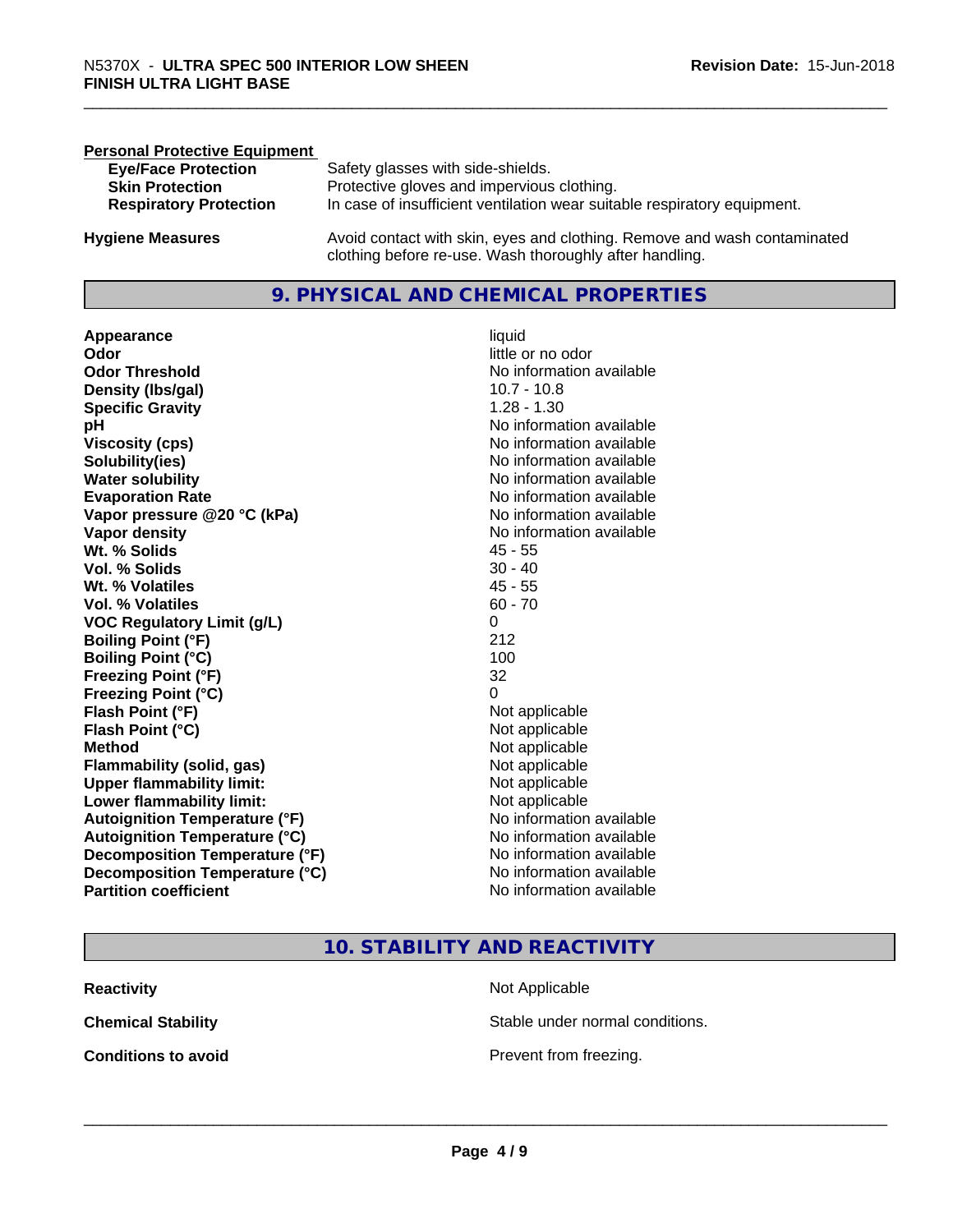| <b>Incompatible Materials</b>                     | No materials to be especially mentioned.                                                   |  |
|---------------------------------------------------|--------------------------------------------------------------------------------------------|--|
| <b>Hazardous Decomposition Products</b>           | None under normal use.                                                                     |  |
| Possibility of hazardous reactions                | None under normal conditions of use.                                                       |  |
|                                                   | 11. TOXICOLOGICAL INFORMATION                                                              |  |
| <b>Product Information</b>                        |                                                                                            |  |
| Information on likely routes of exposure          |                                                                                            |  |
| <b>Principal Routes of Exposure</b>               | Eye contact, skin contact and inhalation.                                                  |  |
| <b>Acute Toxicity</b>                             |                                                                                            |  |
| <b>Product Information</b>                        | No information available                                                                   |  |
|                                                   | Symptoms related to the physical, chemical and toxicological characteristics               |  |
|                                                   | No information available                                                                   |  |
| <b>Symptoms</b>                                   |                                                                                            |  |
|                                                   | Delayed and immediate effects as well as chronic effects from short and long-term exposure |  |
| Eye contact                                       | May cause slight irritation.                                                               |  |
| <b>Skin contact</b>                               | Substance may cause slight skin irritation. Prolonged or repeated contact may dry          |  |
| <b>Inhalation</b>                                 | skin and cause irritation.<br>May cause irritation of respiratory tract.                   |  |
| Ingestion                                         | Ingestion may cause gastrointestinal irritation, nausea, vomiting and diarrhea.            |  |
| <b>Sensitization</b>                              | No information available                                                                   |  |
| <b>Neurological Effects</b>                       | No information available.                                                                  |  |
| <b>Mutagenic Effects</b>                          | No information available.                                                                  |  |
| <b>Reproductive Effects</b>                       | No information available.                                                                  |  |
| <b>Developmental Effects</b>                      | No information available.                                                                  |  |
| <b>Target organ effects</b>                       | No information available.                                                                  |  |
| <b>STOT - single exposure</b>                     | No information available.                                                                  |  |
| <b>STOT - repeated exposure</b>                   | No information available.                                                                  |  |
| Other adverse effects<br><b>Aspiration Hazard</b> | No information available.<br>No information available                                      |  |
| <b>Numerical measures of toxicity</b>             |                                                                                            |  |
|                                                   | The following values are calculated based on chapter 3.1 of the GHS document               |  |
| <b>ATEmix (oral)</b>                              | 21327 mg/kg                                                                                |  |
| <b>ATEmix (dermal)</b>                            | 151569                                                                                     |  |
|                                                   |                                                                                            |  |

### **Component Information**

**Titanium dioxide** LD50 Oral: > 10000 mg/kg (Rat) Kaolin LD50 Oral: > 5000 mg/kg (Rat) Silica, amorphous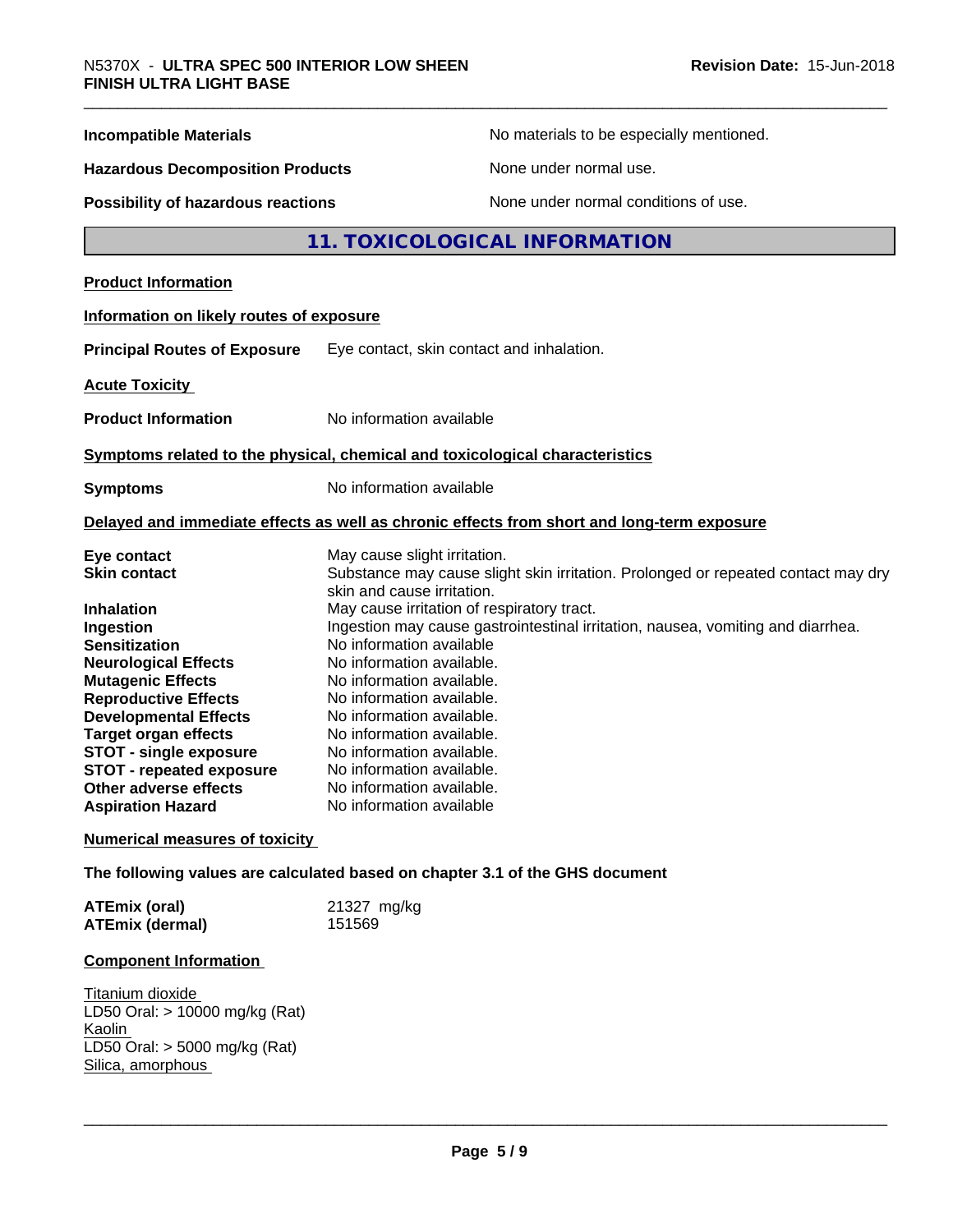LD50 Oral: > 5000 mg/kg (Rat) LD50 Dermal: 2,000 mg/kg (Rabbit) LC50 Inhalation (Dust): > 2 mg/L

#### **Carcinogenicity**

*The information below indicateswhether each agency has listed any ingredient as a carcinogen:.*

| <b>Chemical</b><br>name  | <b>IARC</b>                    | <b>NTP</b> | ດເ⊔∧<br>UJNA |
|--------------------------|--------------------------------|------------|--------------|
|                          | . .<br>2B<br>Human<br>Possible |            | Listed       |
| $-1$<br>Fitanium dioxide | Carcinoɑen                     |            |              |

• Although IARC has classified titanium dioxide as possibly carcinogenic to humans (2B), their summary concludes: "No significant exposure to titanium dioxide is thought to occur during the use of products in which titanium dioxide is bound to other materials, such as paint."

#### **Legend**

IARC - International Agency for Research on Cancer NTP - National Toxicity Program OSHA - Occupational Safety & Health Administration

**12. ECOLOGICAL INFORMATION**

#### **Ecotoxicity Effects**

The environmental impact of this product has not been fully investigated.

#### **Product Information**

#### **Acute Toxicity to Fish**

No information available

#### **Acute Toxicity to Aquatic Invertebrates**

No information available

#### **Acute Toxicity to Aquatic Plants**

No information available

#### **Persistence / Degradability**

No information available.

#### **Bioaccumulation**

No information available.

#### **Mobility in Environmental Media**

No information available.

#### **Ozone**

No information available

#### **Component Information**

#### **Acute Toxicity to Fish**

Titanium dioxide  $LC50:$  > 1000 mg/L (Fathead Minnow - 96 hr.)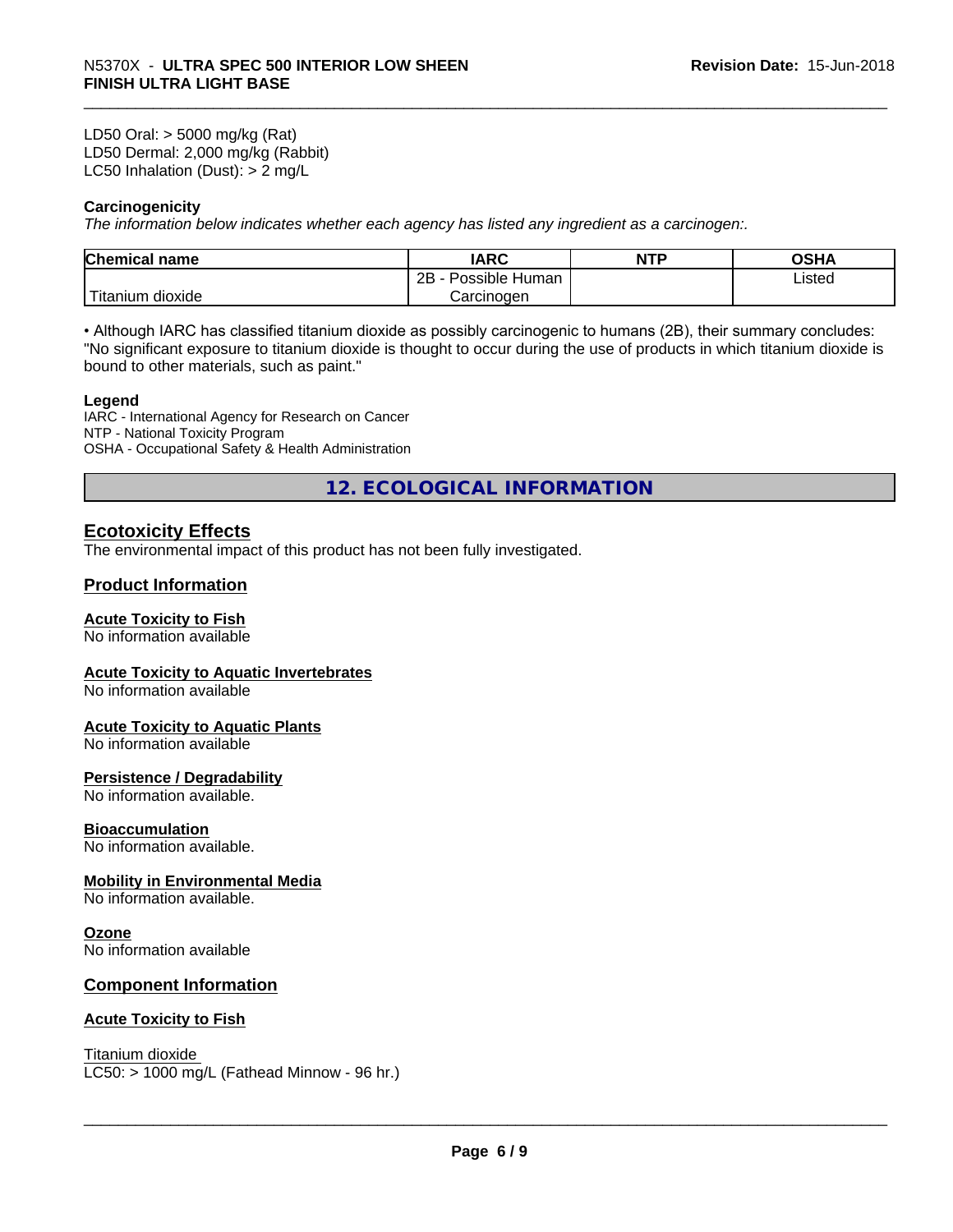#### **Acute Toxicity to Aquatic Invertebrates**

No information available

#### **Acute Toxicity to Aquatic Plants**

No information available

|                              | 13. DISPOSAL CONSIDERATIONS                                                                                                                                                                                               |
|------------------------------|---------------------------------------------------------------------------------------------------------------------------------------------------------------------------------------------------------------------------|
| <b>Waste Disposal Method</b> | Dispose of in accordance with federal, state, and local regulations. Local<br>requirements may vary, consult your sanitation department or state-designated<br>environmental protection agency for more disposal options. |
|                              | 14. TRANSPORT INFORMATION                                                                                                                                                                                                 |
| <b>DOT</b>                   | Not regulated                                                                                                                                                                                                             |
| <b>ICAO/IATA</b>             | Not regulated                                                                                                                                                                                                             |
| <b>IMDG/IMO</b>              | Not regulated                                                                                                                                                                                                             |
|                              | <b>15. REGULATORY INFORMATION</b>                                                                                                                                                                                         |

#### **International Inventories**

| <b>TSCA: United States</b> | Yes - All components are listed or exempt. |
|----------------------------|--------------------------------------------|
| <b>DSL: Canada</b>         | Yes - All components are listed or exempt. |

#### **Federal Regulations**

#### **SARA 311/312 hazardous categorization**

| No |
|----|
| Nο |
| No |
| Nο |
| N٥ |
|    |

#### **SARA 313**

Section 313 of Title III of the Superfund Amendments and Reauthorization Act of 1986 (SARA). This product contains a chemical or chemicals which are subject to the reporting requirements of the Act and Title 40 of the Code of Federal Regulations, Part 372:

*None*

#### **Clean Air Act,Section 112 Hazardous Air Pollutants (HAPs) (see 40 CFR 61)**

This product contains the following HAPs: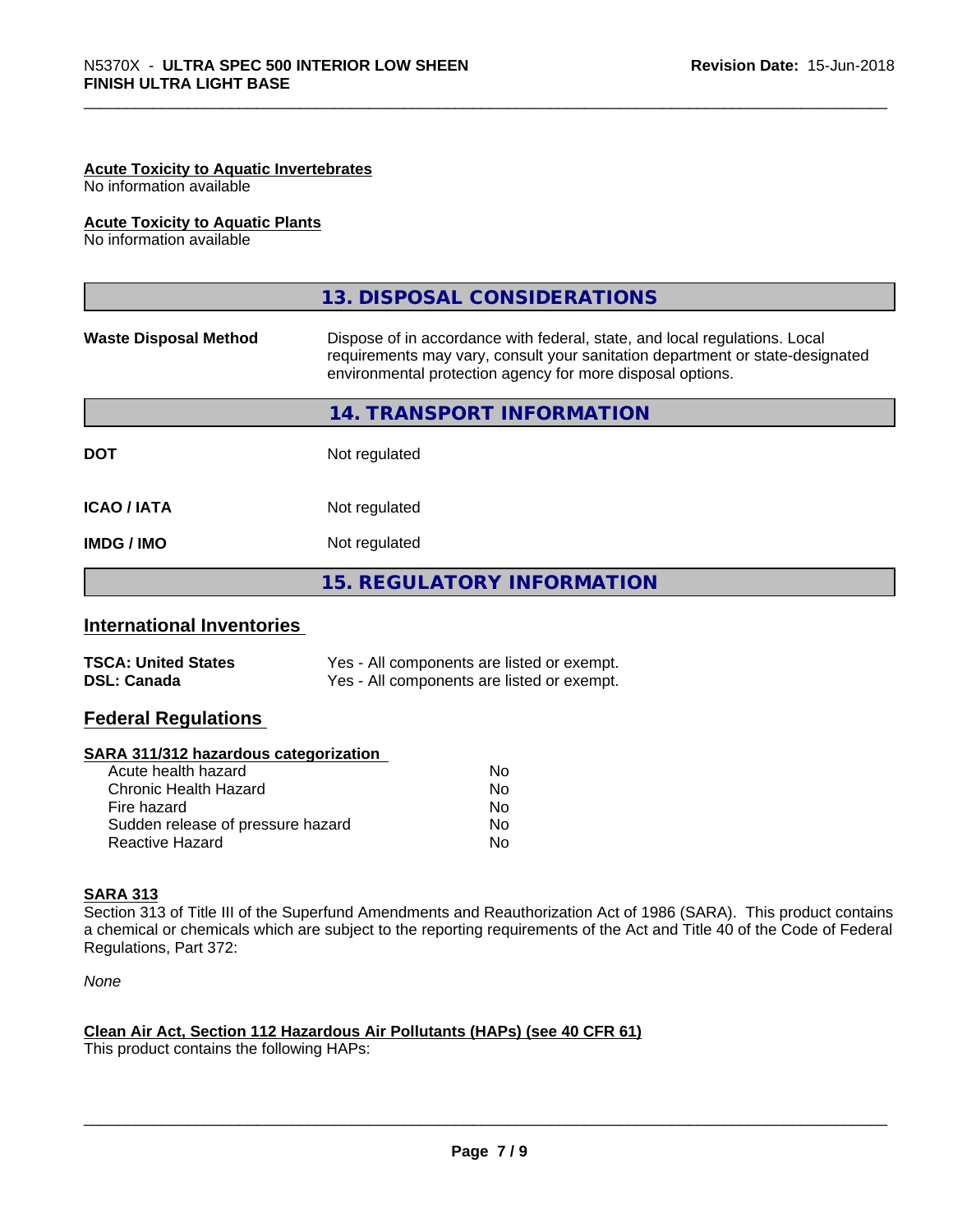*None*

#### **US State Regulations**

#### **California Proposition 65**

**AVIMARNING:** Cancer and Reproductive Harm– www.P65warnings.ca.gov

#### **State Right-to-Know**

| <b>Chemical name</b> | - -<br>Massachusetts | , Jersev<br><b>New</b> | Pennsylvania |
|----------------------|----------------------|------------------------|--------------|
| Fitanium dioxide     |                      |                        |              |
| <b>Kaolin</b>        |                      |                        |              |
| Silica, amorphous    |                      |                        |              |

#### **Legend**

X - Listed

| 16. OTHER INFORMATION                                                                                                                         |           |                        |                      |          |  |  |
|-----------------------------------------------------------------------------------------------------------------------------------------------|-----------|------------------------|----------------------|----------|--|--|
| HMIS -                                                                                                                                        | Health: 1 | <b>Flammability: 0</b> | <b>Reactivity: 0</b> | $PPE: -$ |  |  |
| <b>HMIS Legend</b>                                                                                                                            |           |                        |                      |          |  |  |
| 0 - Minimal Hazard                                                                                                                            |           |                        |                      |          |  |  |
| 1 - Slight Hazard                                                                                                                             |           |                        |                      |          |  |  |
| 2 - Moderate Hazard                                                                                                                           |           |                        |                      |          |  |  |
| 3 - Serious Hazard                                                                                                                            |           |                        |                      |          |  |  |
| 4 - Severe Hazard                                                                                                                             |           |                        |                      |          |  |  |
| * - Chronic Hazard                                                                                                                            |           |                        |                      |          |  |  |
| X - Consult your supervisor or S.O.P. for "Special" handling instructions.                                                                    |           |                        |                      |          |  |  |
| Note: The PPE rating has intentionally been left blank. Choose appropriate PPE that will protect employees from the hazards the material will |           |                        |                      |          |  |  |
| present under the actual normal conditions of use.                                                                                            |           |                        |                      |          |  |  |

*Caution: HMISÒ ratings are based on a 0-4 rating scale, with 0 representing minimal hazards or risks, and 4 representing significant hazards or risks. Although HMISÒ ratings are not required on MSDSs under 29 CFR 1910.1200, the preparer, has chosen to provide them. HMISÒ ratings are to be used only in conjunction with a fully implemented HMISÒ program by workers who have received appropriate HMISÒ training. HMISÒ is a registered trade and service mark of the NPCA. HMISÒ materials may be purchased exclusively from J. J. Keller (800) 327-6868.*

 **WARNING!** If you scrape, sand, or remove old paint, you may release lead dust. LEAD IS TOXIC. EXPOSURE TO LEAD DUST CAN CAUSE SERIOUS ILLNESS, SUCH AS BRAIN DAMAGE, ESPECIALLY IN CHILDREN. PREGNANT WOMEN SHOULD ALSO AVOID EXPOSURE. Wear a NIOSH approved respirator to control lead exposure. Clean up carefully with a HEPA vacuum and a wet mop. Before you start, find out how to protect yourself and your family by contacting the National Lead Information Hotline at 1-800-424-LEAD or log on to www.epa.gov/lead.

**Prepared By** Product Stewardship Department Benjamin Moore & Co. 101 Paragon Drive Montvale, NJ 07645 800-225-5554